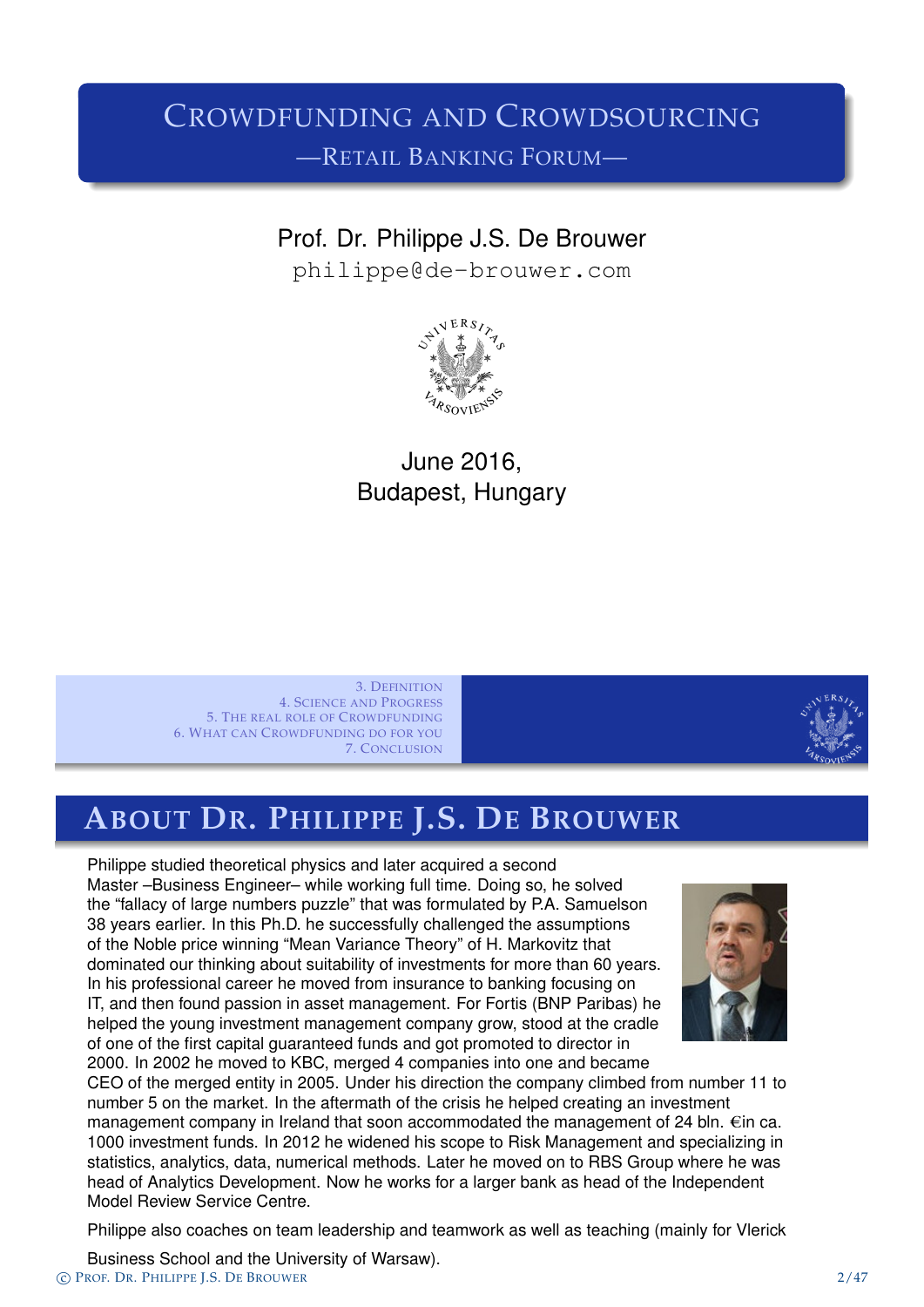

### **SECTION 1**

## **PRACTICAL INFORMATION**

c PROF. DR. PHILIPPE J.S. DE BROUWER 4/47

3. DEFINITION 4. SCIENCE AND PROGRESS 5. THE REAL ROLE OF CROWDFUNDING 6. WHAT CAN CROWDFUNDING DO FOR YOU 7. CONCLUSION



**QUESTIONS? CONTACT**

#### **Philippe De Brouwer**

<span id="page-1-0"></span>url: http://www.de-brouwer.com Linked-In: https://www.linkedin.com/in/philippedebrouwer email: [philippe@de-brouwer.com](#page-1-0) [mobile: +48 790 715](http://www.de-brouwer.com) 002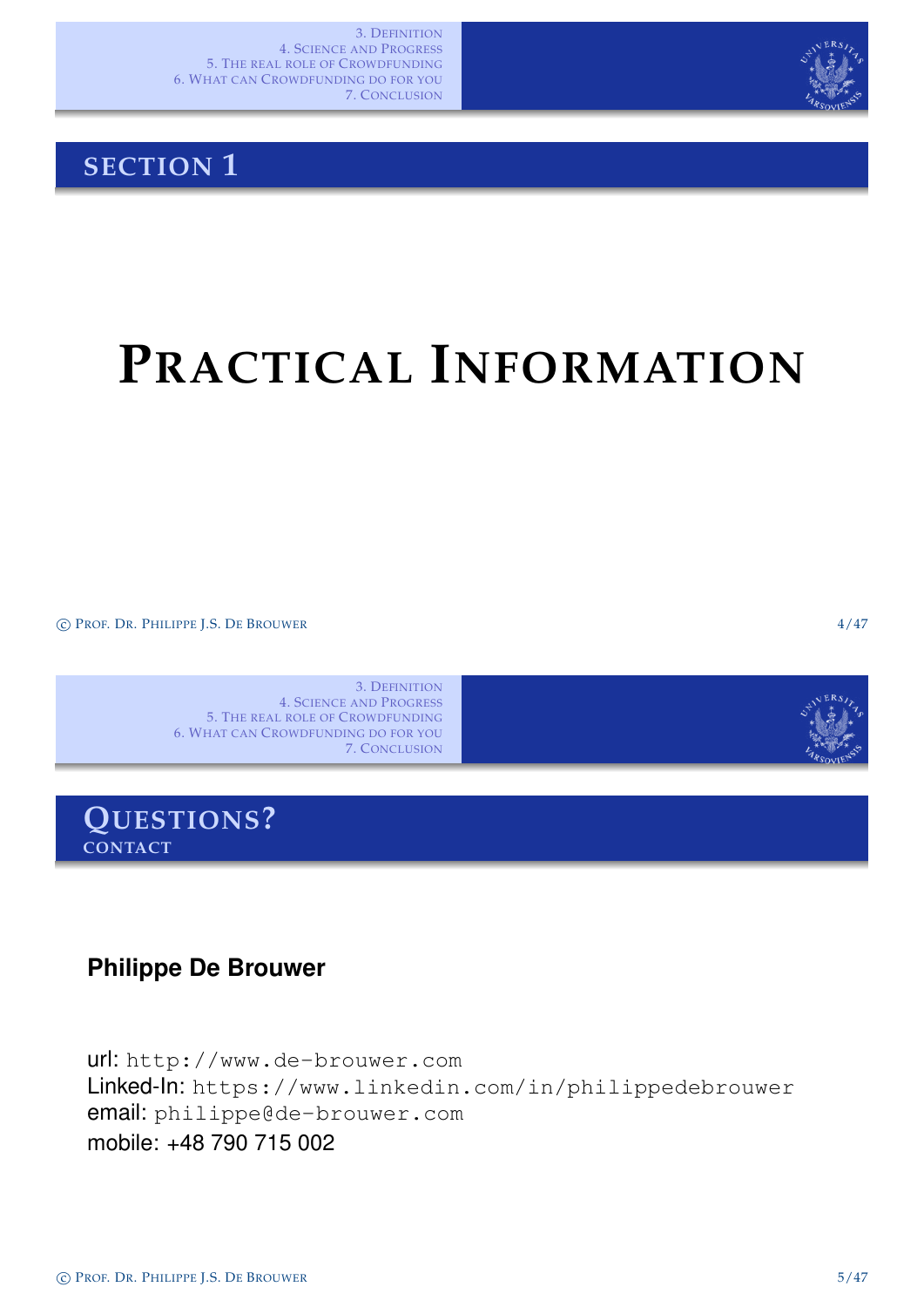

### **SECTION 2**

## **OUTLINE**

C PROF. DR. PHILIPPE J.S. DE BROUWER 7/47

<span id="page-2-0"></span>

| 3. DEFINITION<br><b>4. SCIENCE AND PROGRESS</b><br><b>5. THE REAL ROLE OF CROWDFUNDING</b><br><b>6. WHAT CAN CROWDFUNDING DO FOR YOU</b><br><b>7. CONCLUSION</b> |                      |
|------------------------------------------------------------------------------------------------------------------------------------------------------------------|----------------------|
| <b>1 PRACTICAL INFORMATION</b>                                                                                                                                   | 3                    |
|                                                                                                                                                                  |                      |
| 2 OUTLINE                                                                                                                                                        | 6                    |
| <b>3 WHAT IS CROWDFUNDING</b><br>3.1 History                                                                                                                     | 9<br>11              |
| <b>4 SCIENCE AND PROGRESS</b><br>4.1 History                                                                                                                     | 15<br>17             |
| <b>6 THE REAL ROLE OF CROWDFUNDING</b><br>5.1 Society Types and their importance<br>5.2 How Crowdfunding can help to move to the next stage                      | 19<br>21<br>23       |
| 6 WHAT CAN CROWDFUNDING DO FOR YOU<br>6.1 Advantages<br>6.2 Disadvantages<br>6.3 Tips                                                                            | 29<br>31<br>33<br>35 |
| CONCLUSION<br>$\mathcal{T}$                                                                                                                                      | 38                   |
| © PROF. DR. PHILIPPE J.S. DE BROUWER                                                                                                                             | 8/47                 |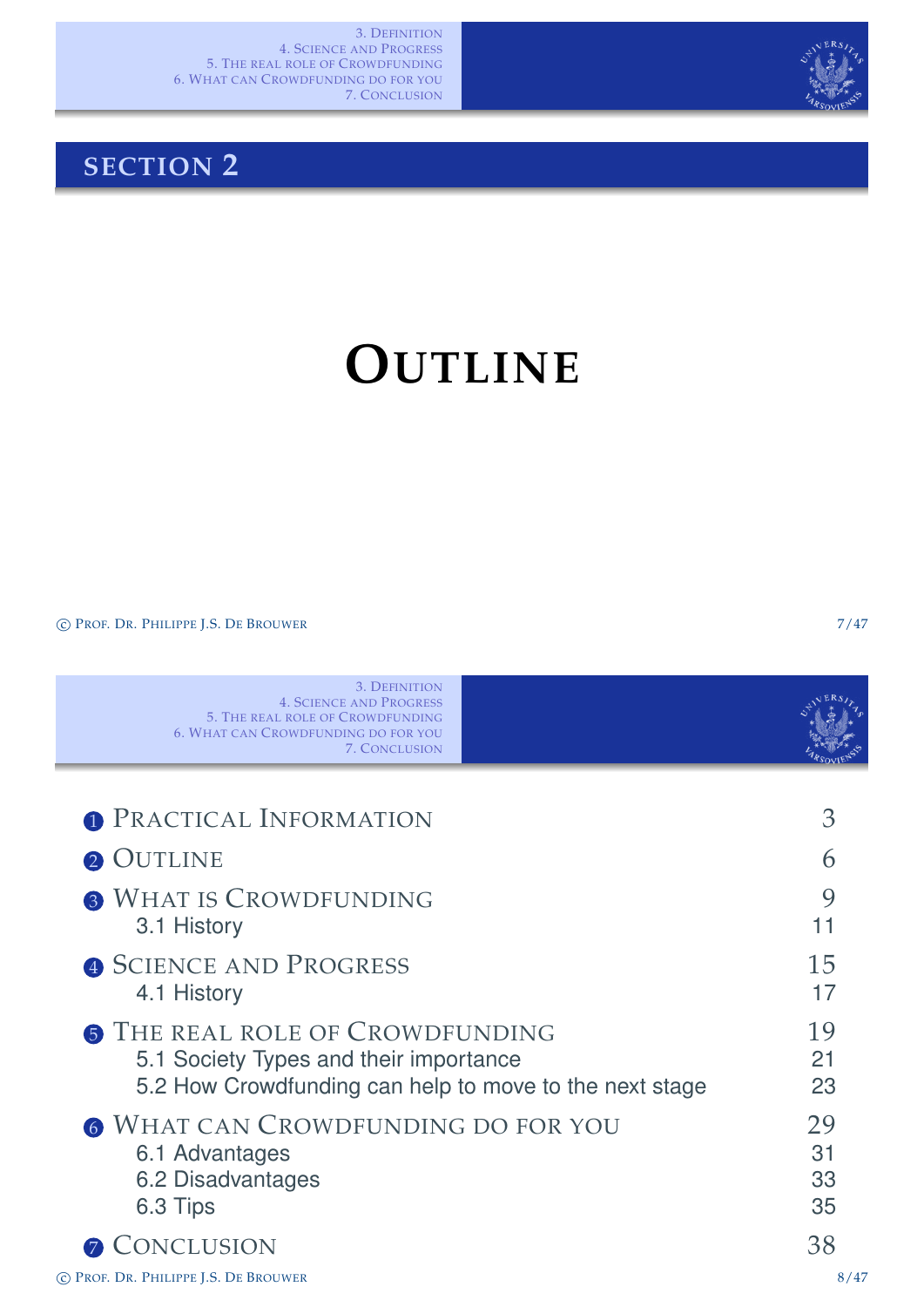### **SECTION 3**

## **WHAT IS CROWDFUNDING**

c PROF. DR. PHILIPPE J.S. DE BROUWER 10/47

**3. DEFINITION** 4. SCIENCE AND PROGRESS 5. THE REAL ROLE OF CROWDFUNDING 6. WHAT CAN CROWDFUNDING DO FOR YOU 7. CONCLUSION

3.1. HISTORY

### **3. WHAT IS CROWDFUNDING**

### <span id="page-3-0"></span>**3.1 HISTORY**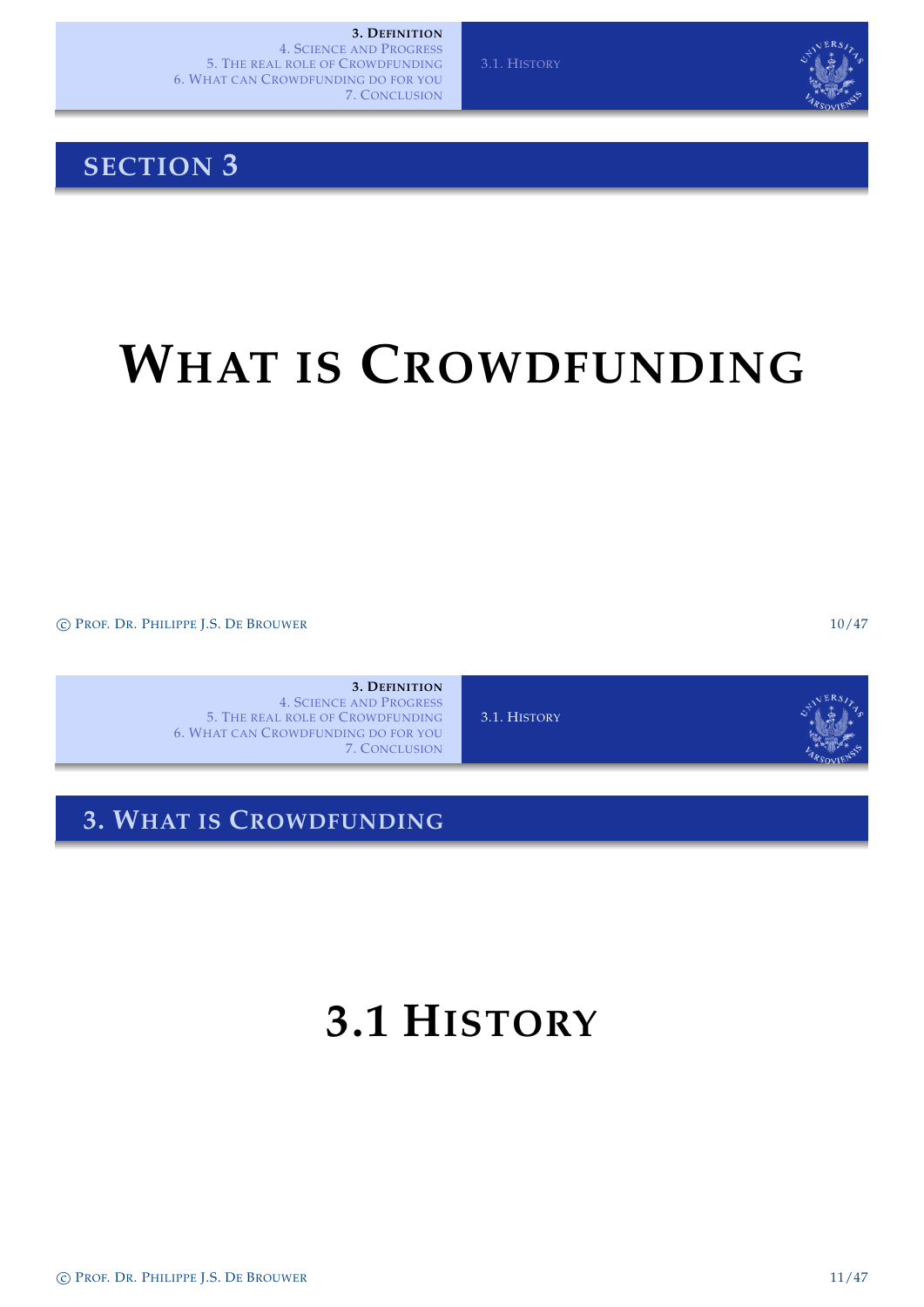#### **3. DEFINITION**

4. SCIENCE AND PROGRESS 5. THE REAL ROLE OF CROWDFUNDING 6. WHAT CAN CROWDFUNDING DO FOR YOU 7. CONCLUSION

3.1. HISTORY



#### **HISTORY CROWDFUNDING IS NOTHING NEW**

- "La Liberté éclairant le monde"
- designed by Frédéric Auguste Bartholdi, built by Gustave Eiffel and given to the young USA
- Lack of funding for the pedestal in 1885
- Publisher Joseph Pulitzer of the "New York World" attracted donations from more than 120'000 contributors, most of whom gave less than a dollar.





#### **3. DEFINITION** 4. SCIENCE AND PROGRESS 5. THE REAL ROLE OF CROWDFUNDING 6. WHAT CAN CROWDFUNDING DO FOR YOU 7. CONCLUSION

3.1. HISTORY



### **DEFINITION**

DEFINITION [1](#page-15-0) [\(C](#page-15-0)ROWDFUNDING)

Crowdfunding is sourcing funding from many contributors

Different styles of Crowdfunding:

- **1** equity
- 2 product
- 3 sponsoring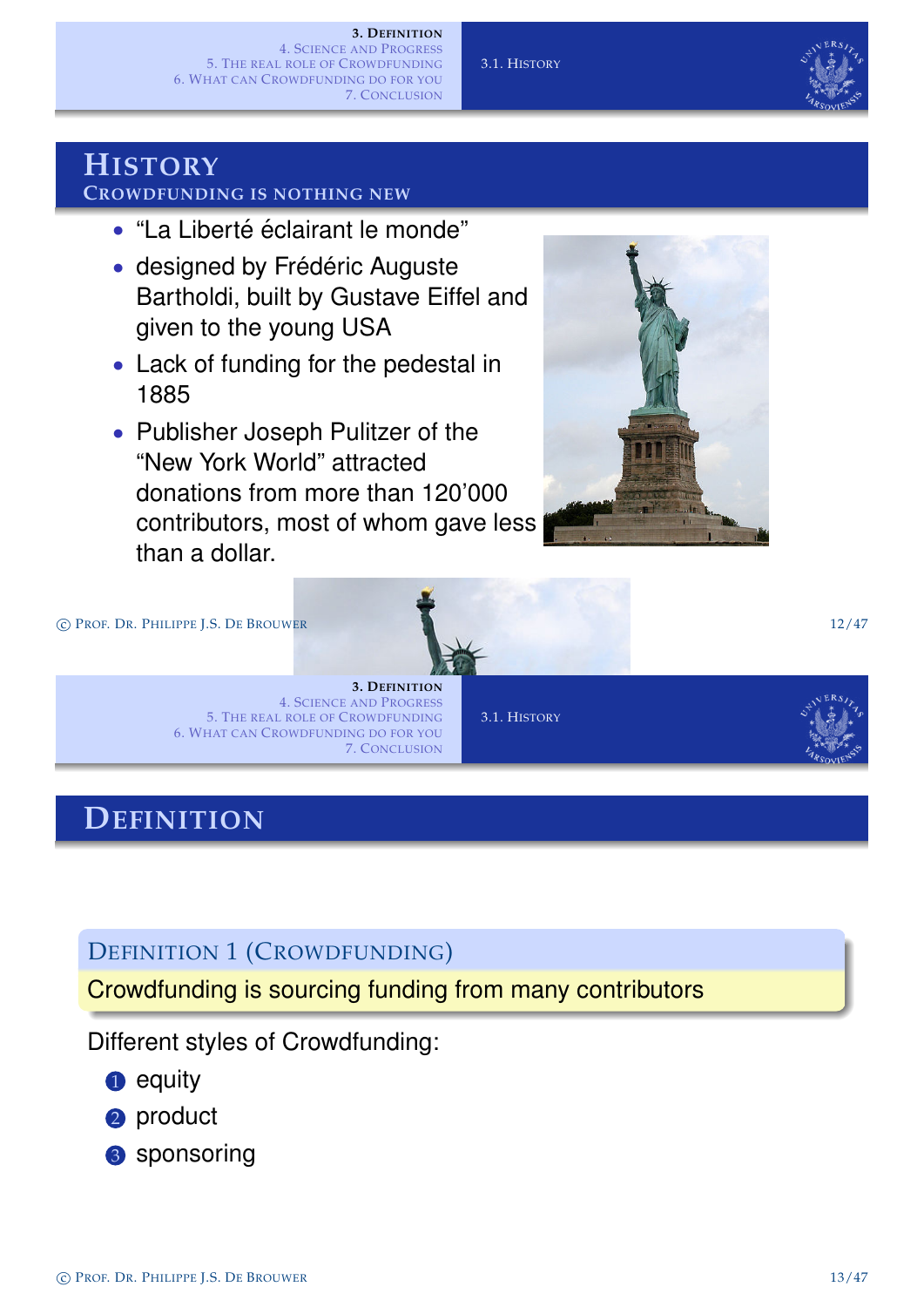#### 3.1. HISTORY

### **MODERN HISTORY**

- Product crowdfunding / Rewards based crowdfunding eg. Pebble Watch, Ubuntu Phone
- Debt based crowdfunding (P2P lending) eg. Lending Club
- Donation based crowdfunding eg. GoFundMe
- Equity crowdfunding
- mini-IPO

c PROF. DR. PHILIPPE J.S. DE BROUWER 14/47



### **SECTION 4**

## <span id="page-5-0"></span>**SCIENCE AND PROGRESS**

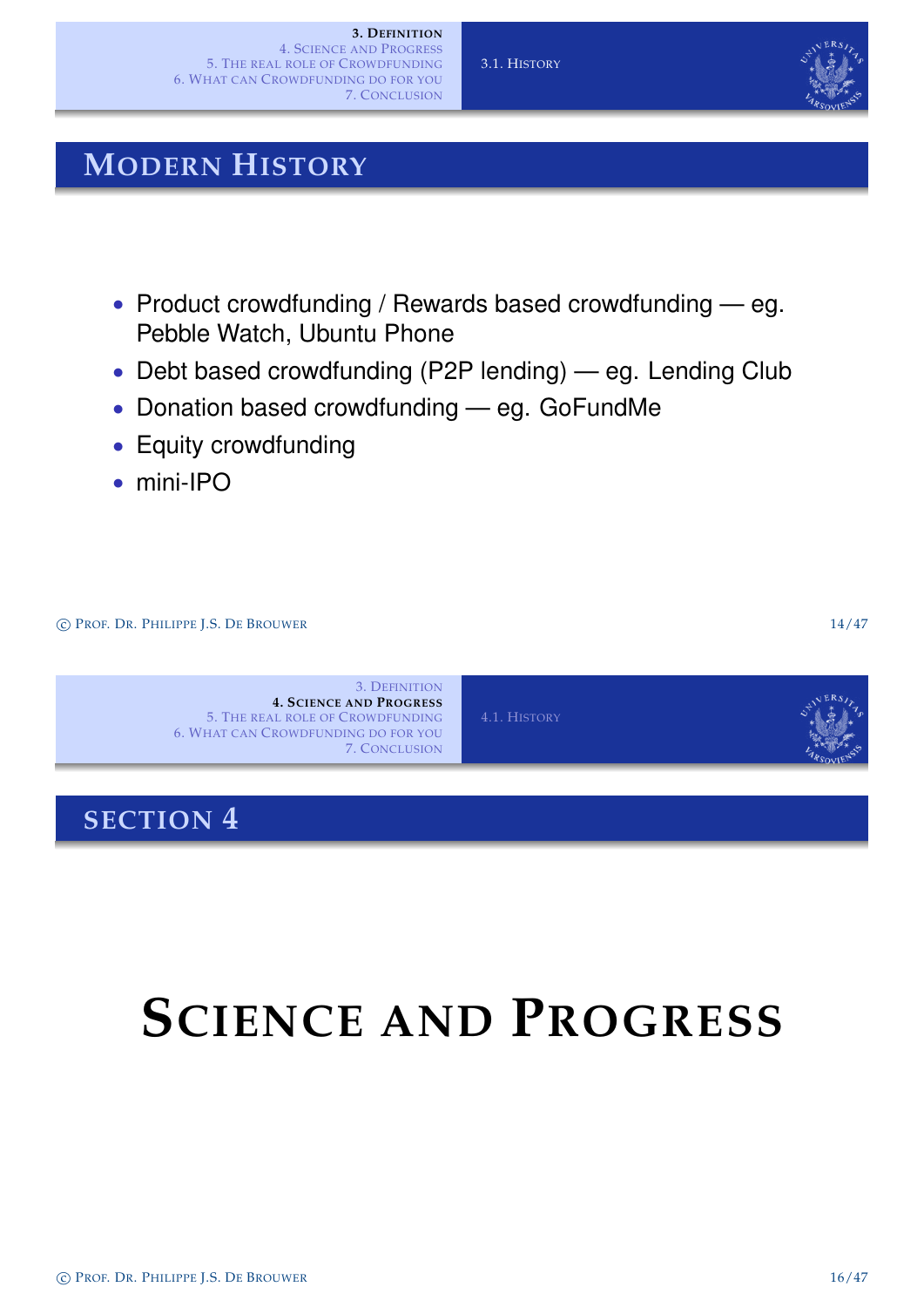

### **4. SCIENCE AND PROGRESS**

### **4.1 HISTORY**

c PROF. DR. PHILIPPE J.S. DE BROUWER 17/47



### **SCIENCE IS THE MOTOR OF WELFARE**

- [thermodynam](#page-3-0)ics  $\rightarrow$  steam engine  $\rightarrow$  first industrial revolution  $\rightarrow$ [crash of LSE](#page-7-0) [of 1850](#page-6-0)
- [the internal co](#page-15-0)mbustion engine, electricity and magnetism  $\rightarrow$ [new wave o](#page-5-0)f prosperity  $\rightarrow$  crash of 1929
- the transistor and computer  $\rightarrow$  globalisation  $\rightarrow$  Internet bubble, Global Meltdown
- the next wave is being build around four axis:
	- artificial intelligence and big data
	- quan[tum computing](#page-6-0)
	- biotechnology and
	- nano-technology

C PROF. DR. PHILIPPE J.S. DE BROUWER



<span id="page-6-0"></span>

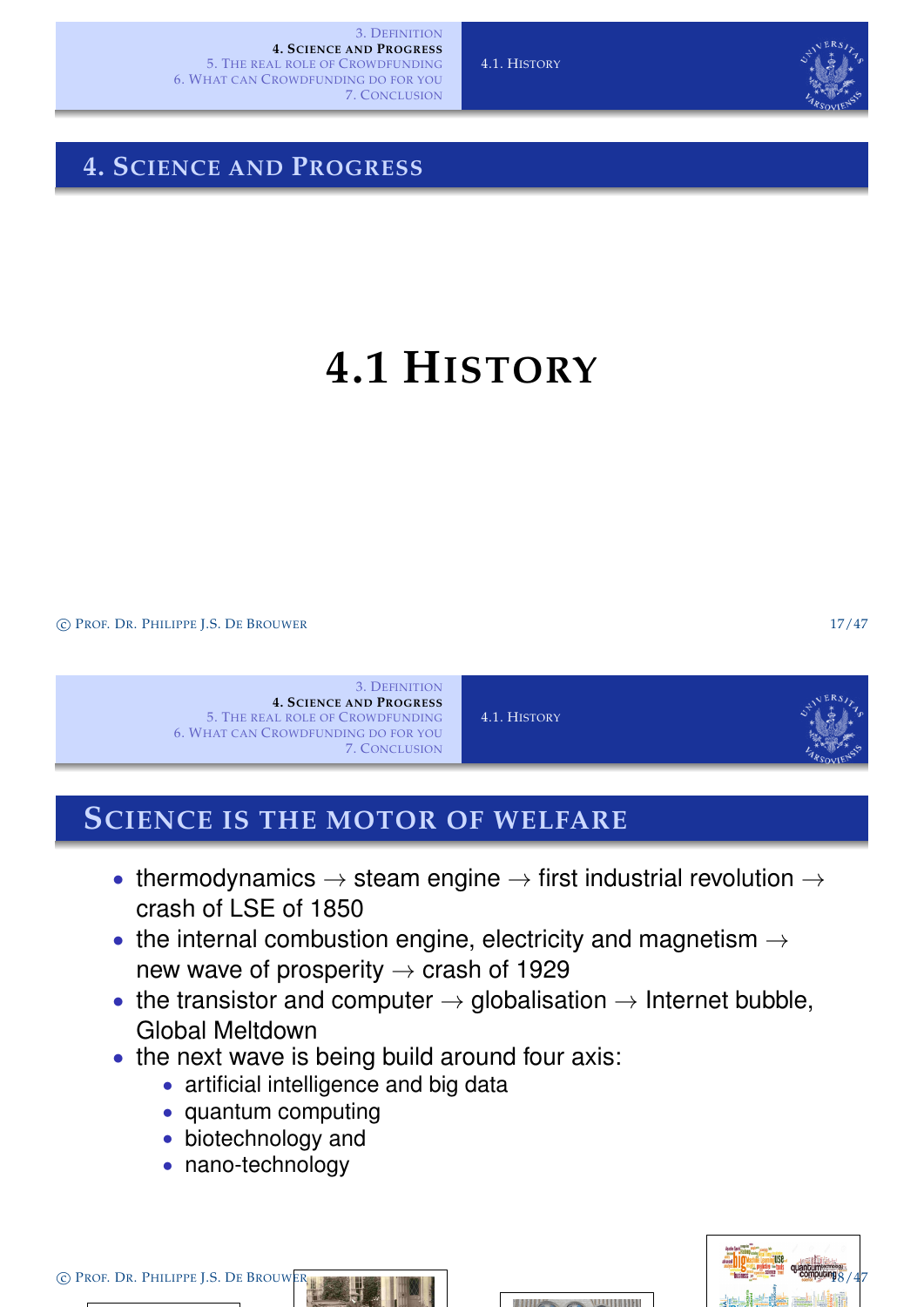5.1. SOCIETY TYPES AND THEIR IMPORTANCE 5.2. HOW CROWDFUNDING CAN HELP TO MOVE TO THE NEXT STAGE

### **SECTION 5**

## **THE REAL ROLE OF CROWDFUNDING**

c PROF. DR. PHILIPPE J.S. DE BROUWER 20/47

3. DEFINITION 4. SCIENCE AND PROGRESS **5. THE REAL ROLE OF CROWDFUNDING** 6. WHAT CAN CROWDFUNDING DO FOR YOU 7. CONCLUSION

5.1. SOCIETY TYPES AND THEIR IMPORTANCE 5.2. HOW CROWDFUNDING CAN HELP TO MOVE TO

**5. THE REAL ROLE OF CROWDFUNDING**

# **[5.1 S](#page-7-0)OCIETY TYPES AND THEIR**

### <span id="page-7-0"></span>**[IMPORTAN](#page-7-0)CE**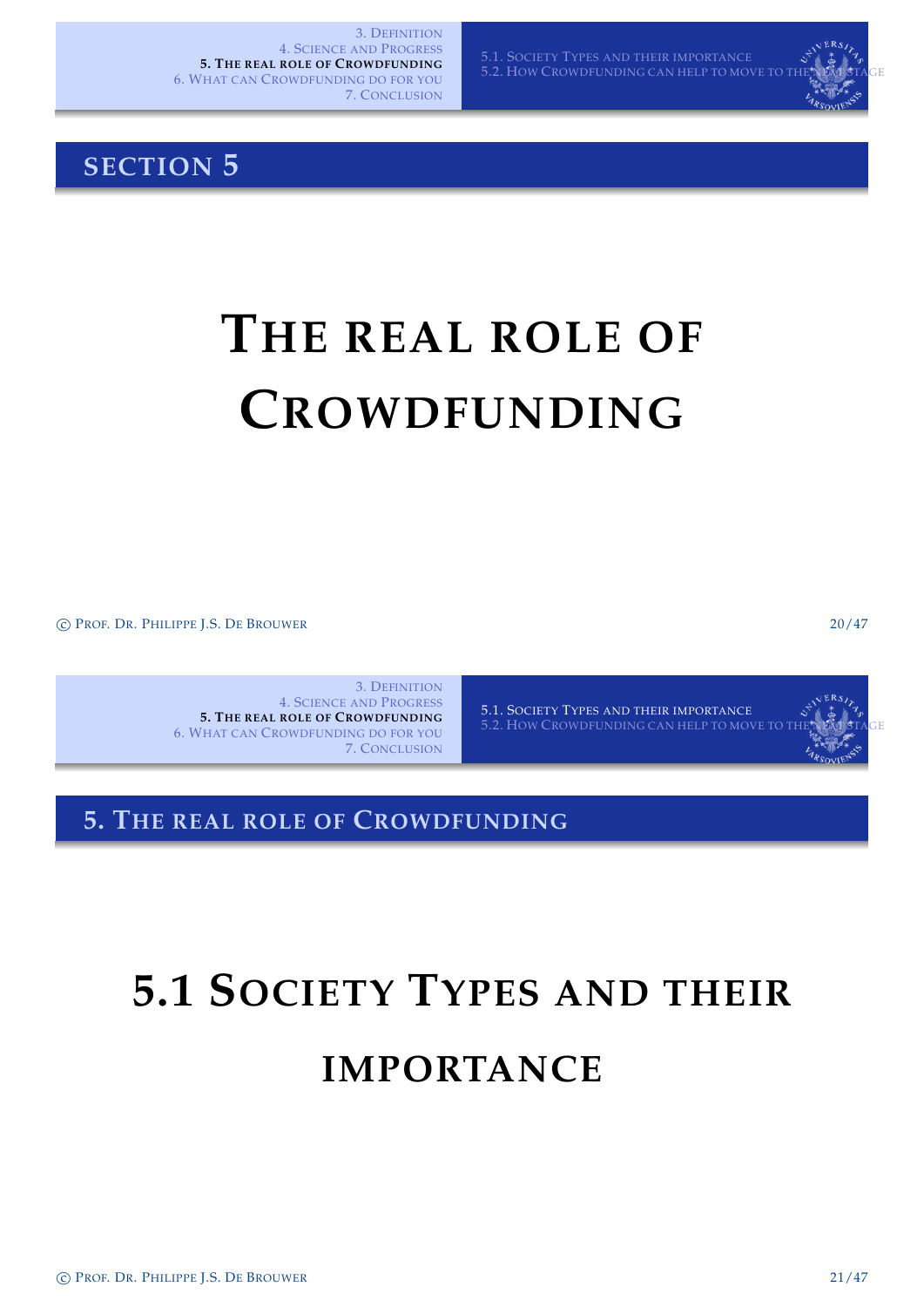5.1. SOCIETY TYPES AND THEIR IMPORTANCE 5.2. HOW CROWDFUNDING CAN HELP TO MOVE TO THE NEXT STAGE



### **THE KARDASHEV SCALE WHERE ARE WE ON OUR LONG JOURNEY?**



FIGURE 2: A theory about development of intelligent societies — see eg. Kaku (2008).

c PROF. DR. PHILIPPE J.S. DE BROUWER 22/47

3. DEFINITION 4. SCIENCE AND PROGRESS **5. THE REAL ROLE OF CROWDFUNDING** 6. WHAT CAN CROWDFUNDING DO FOR YOU 7. CONCLUSION

5.1. SOCIETY TYPES AND THEIR IMPORTANCE 5.2. HOW CROWDFUNDING CAN HELP TO MOVE TO T

#### **5. THE REAL ROLE OF CROWDFUNDING**

# <span id="page-8-0"></span>**[5.2 H](#page-7-0)OW CROWDFUNDING CAN HELP TO MOVE TO THE NEXT [STAGE](#page-8-0)**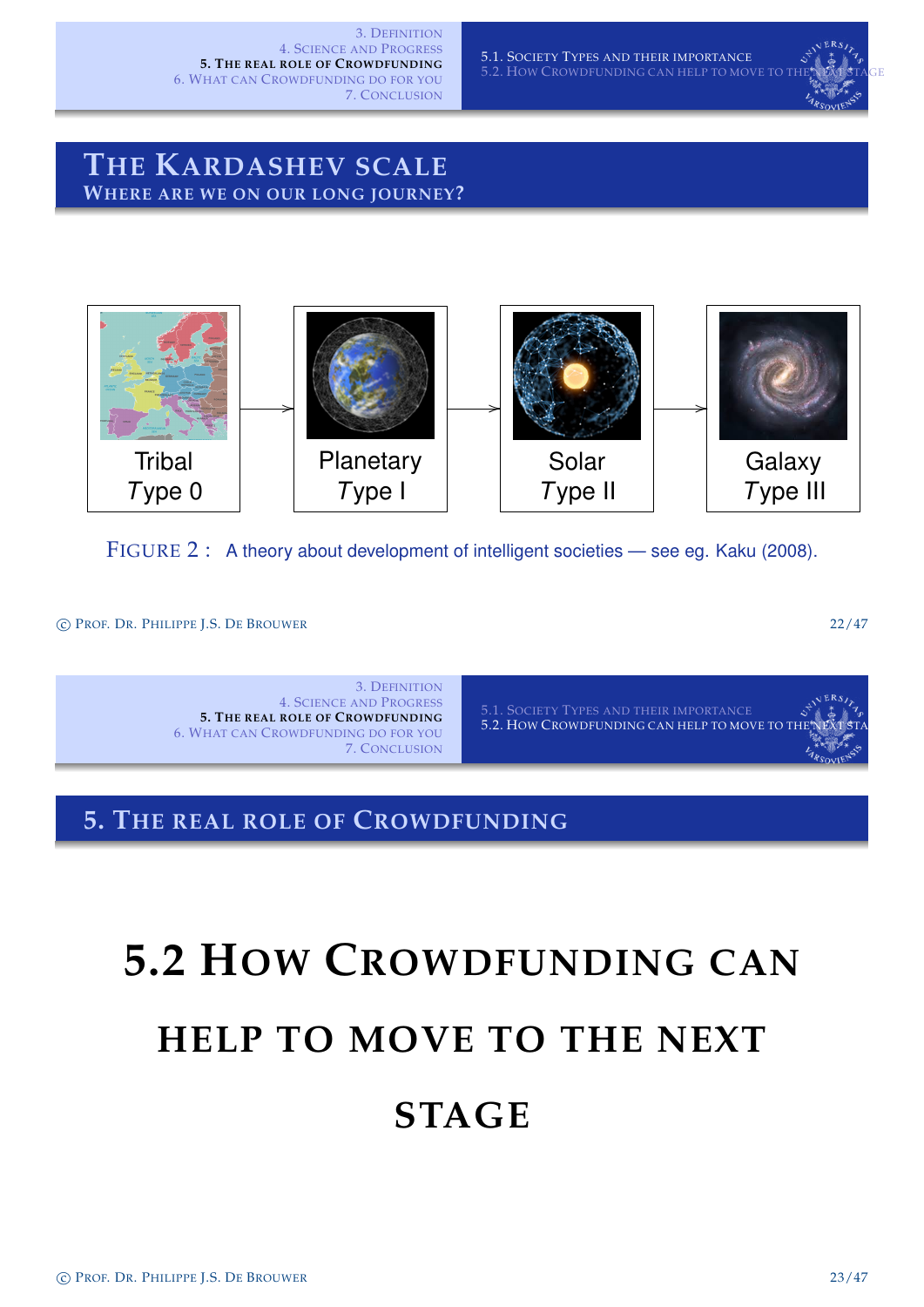

### **CROWDFUNDING AS AN ENABLER TOWARDS A TYPE I SOCIETY**

- Misconception about ownership of deposits in banks
- Crowdfunding reflects the values of the society
- Crowdfunding is one of those many signs of a Type I society

c PROF. DR. PHILIPPE J.S. DE BROUWER 24/47



### **BITCOIN BITCOIN AND CROWDFUNDING HAVE A LOT IN COMMON**

- [. . . is since 2008](#page-7-0)[is](#page-7-0)[a](#page-7-0)[distributed](#page-7-0)[ledger](#page-7-0)[s](#page-7-0)ystem with no bank in [between](#page-15-0)
- ... is an engine to create trust in a trust-less world
- ... is a step in democratizing money

In short they are engines to evolve to a more compassionate society and hence a little step in the direction of a Type I society

#### But

- are the masses always right?
- Crowdfunding can finance contradicting values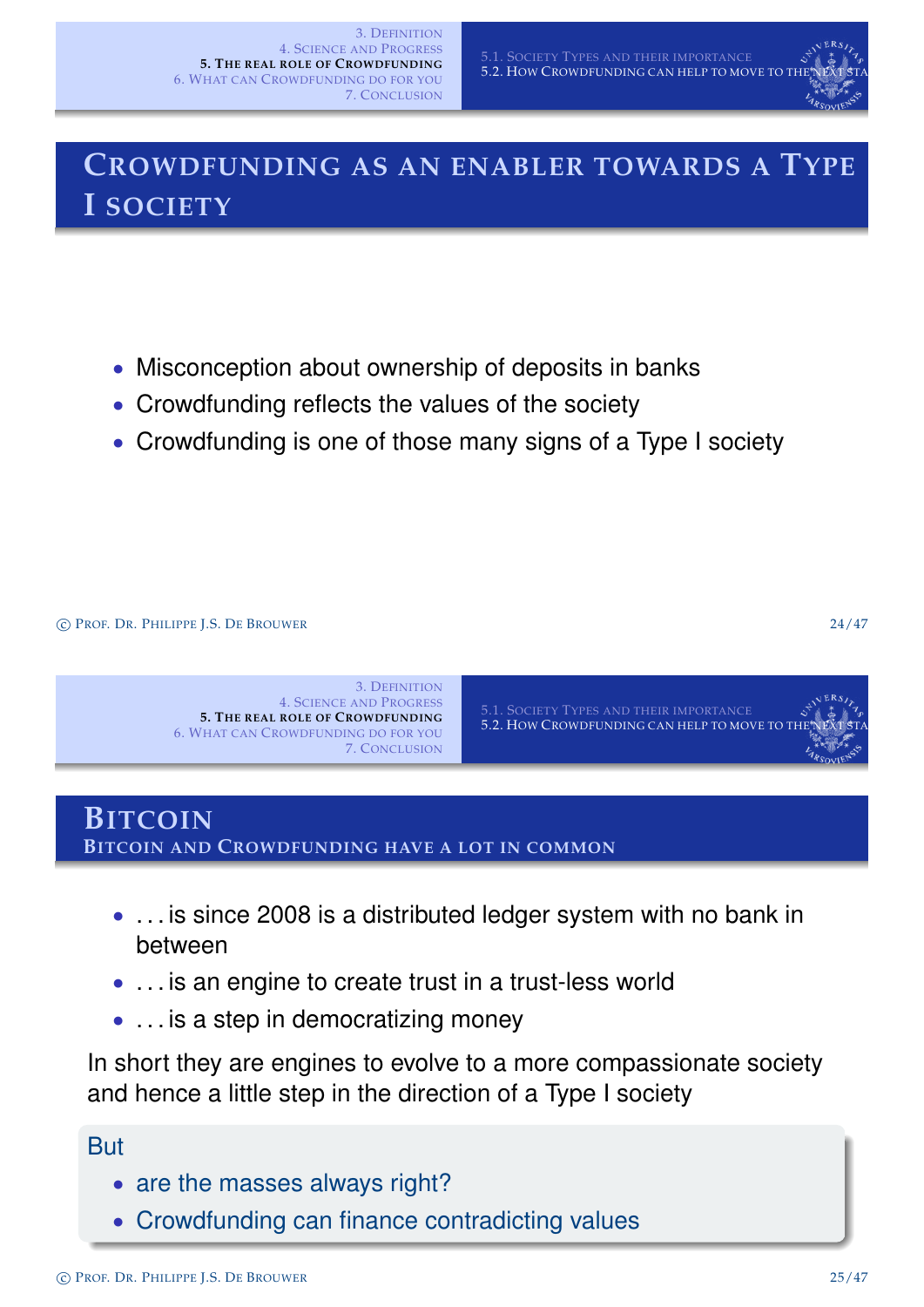### **THE NEXT STEPS**

- decentralized mortgages
- decentralized ownership registers
- decentralized money
- decentralized equity and product funding

c PROF. DR. PHILIPPE J.S. DE BROUWER 26/47



### **DOES ALL THIS MAKE BANKS REDUNDANT?**

[As long as human](#page-5-0)[s as biological entities exis](#page-7-0)t, there will be a need [for:](#page-11-0)

- a trusted partner to diversify your portfolio
- an ecosystem to find relevant investments for you
- an ecosystem to help you started in your environment
- a provider of insurance, hedging, etc.
- a trusted partner to do customer due diligence, to check for anti-money laundering, fraud, funding of criminal activities, etc.
- a rock in the shore if crowdfunding becomes a victim of its own success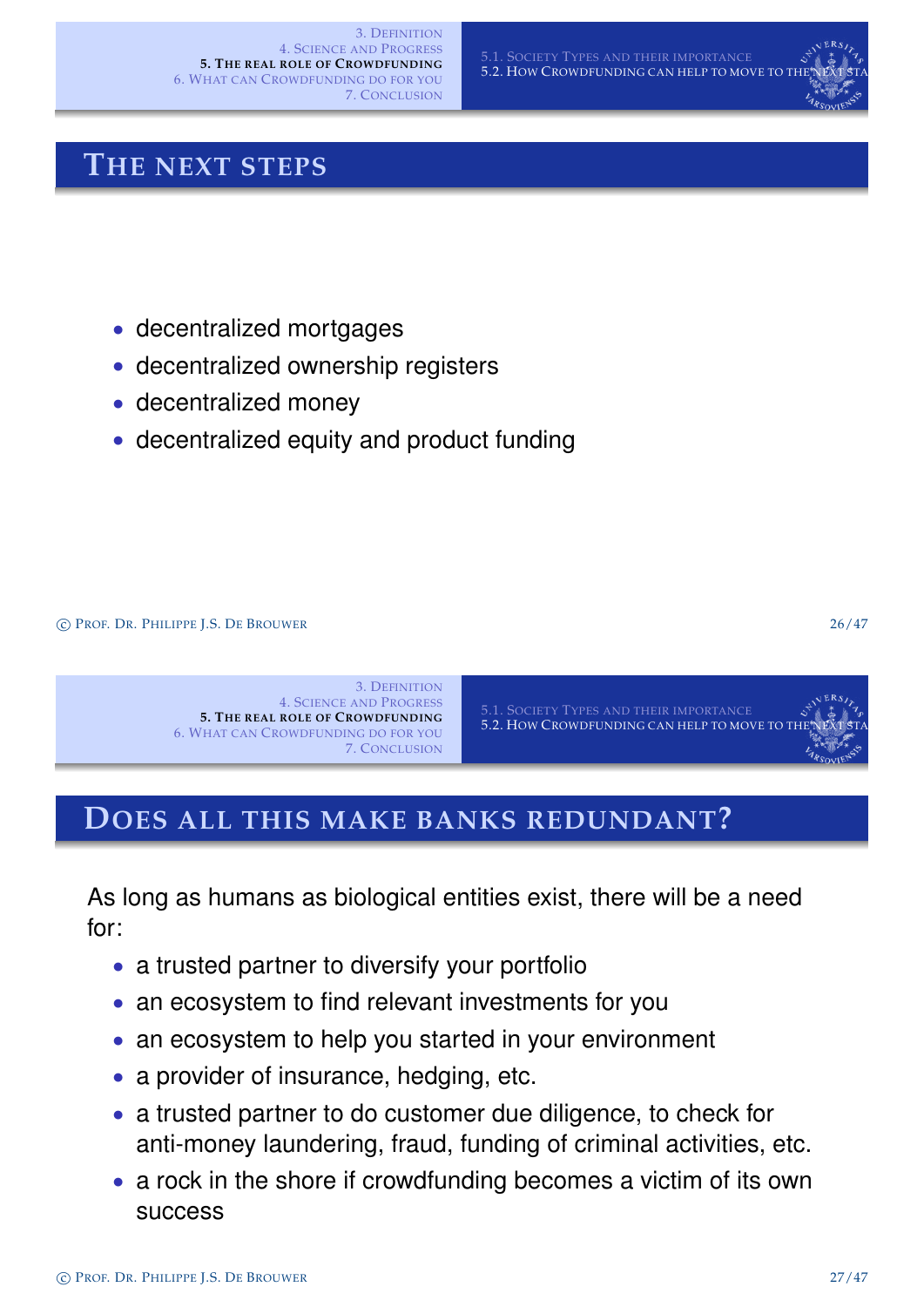### **IN FACT . . .**

- Banks are the natural organizations to organize crowdfunding
- a bank has all it takes to allow P2P lending and crowdfunding to co-exist with its own service through its balance sheet
- transparency and honesty will be key, but . . . crowdfunding is part of the future of banks



# <span id="page-11-0"></span>**WHAT CAN CROWDFUNDING [DO FOR Y](#page-11-0)OU**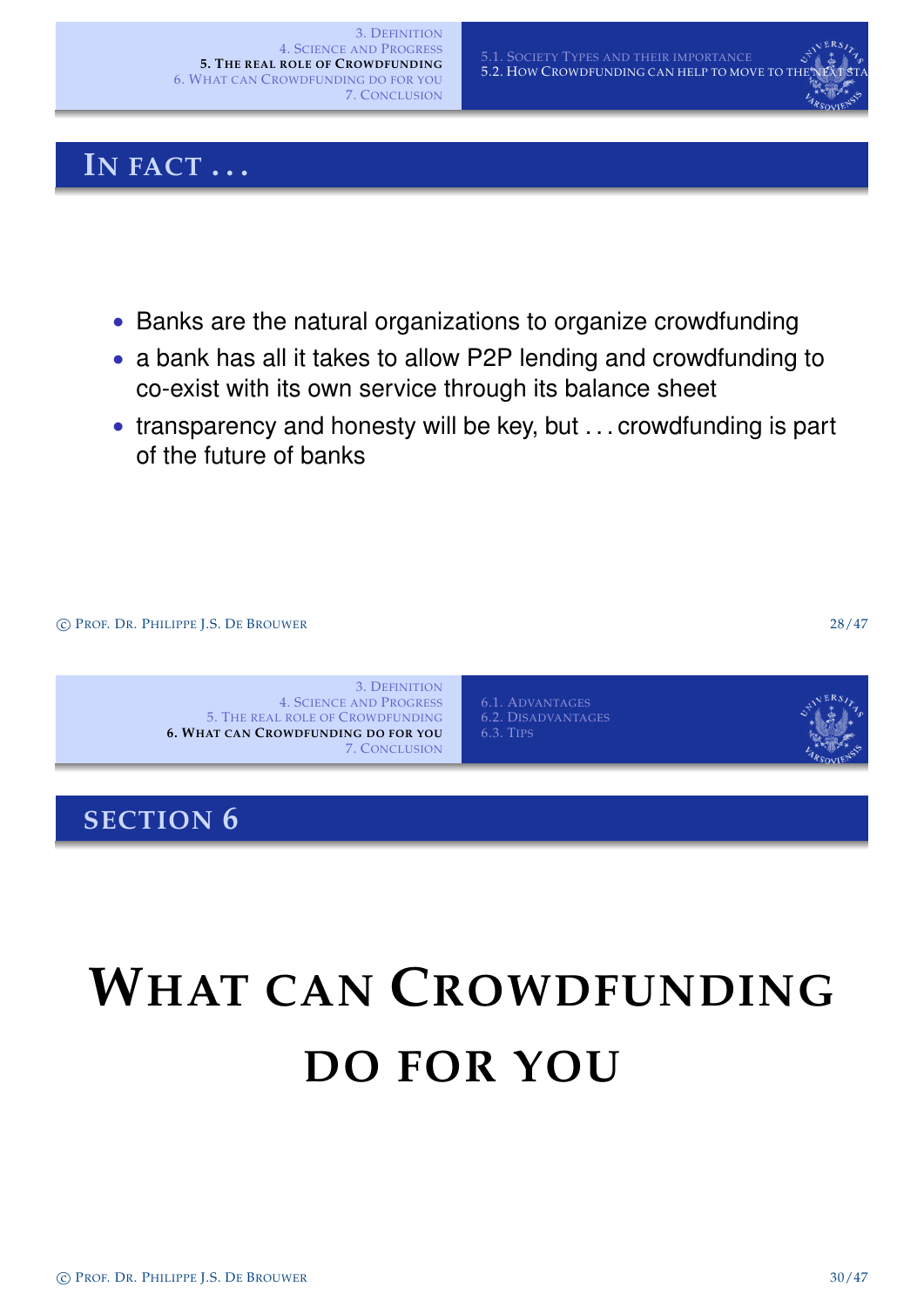6.1. ADVANTAGES 6.3. TIPS



### **6.1 ADVANTAGES**

6.1. ADVANTAGES

6.3. TIPS

c PROF. DR. PHILIPPE J.S. DE BROUWER 31/47

3. DEFINITION 4. SCIENCE AND PROGRESS 5. THE REAL ROLE OF CROWDFUNDING **6. WHAT CAN CROWDFUNDING DO FOR YOU** 7. CONCLUSION

### **ADVANTAGES**

**1** [direct access to custome](#page-11-0)r, customer engagement

- <sup>2</sup> "free" publicity and PR
- <sup>3</sup> remain in charge
- 4 get direct feedback from your market
- <span id="page-12-0"></span>5 . . .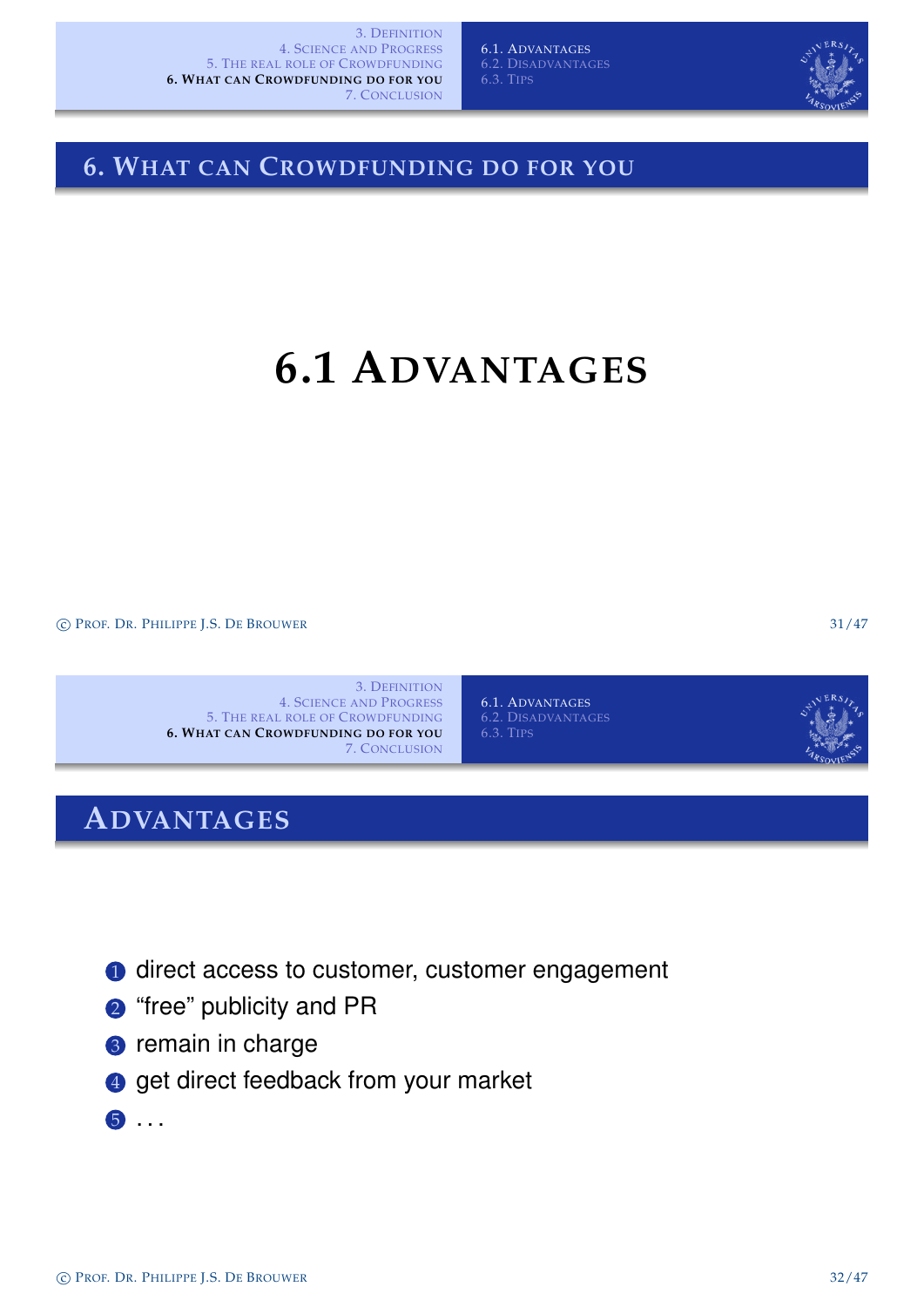6.1. ADVANTAGES 6.2. DISADVANTAGES 6.3. TIPS



### **6. WHAT CAN CROWDFUNDING DO FOR YOU**

### **6.2 DISADVANTAGES**

c PROF. DR. PHILIPPE J.S. DE BROUWER 33/47

3. DEFINITION 4. SCIENCE AND PROGRESS 5. THE REAL ROLE OF CROWDFUNDING **6. WHAT CAN CROWDFUNDING DO FOR YOU** 7. CONCLUSION

6.1. ADVANTAGES 6.2. DISADVANTAGES 6.3. TIPS



### **REASONS NOT TO USE CROWDFUNDING**

- **1** [risk of failure and the sha](#page-11-0)me it entails
- **2** arrogance ("I know all and don't need the money")
- <span id="page-13-0"></span><sup>3</sup> inability to engage (or do something unpopular)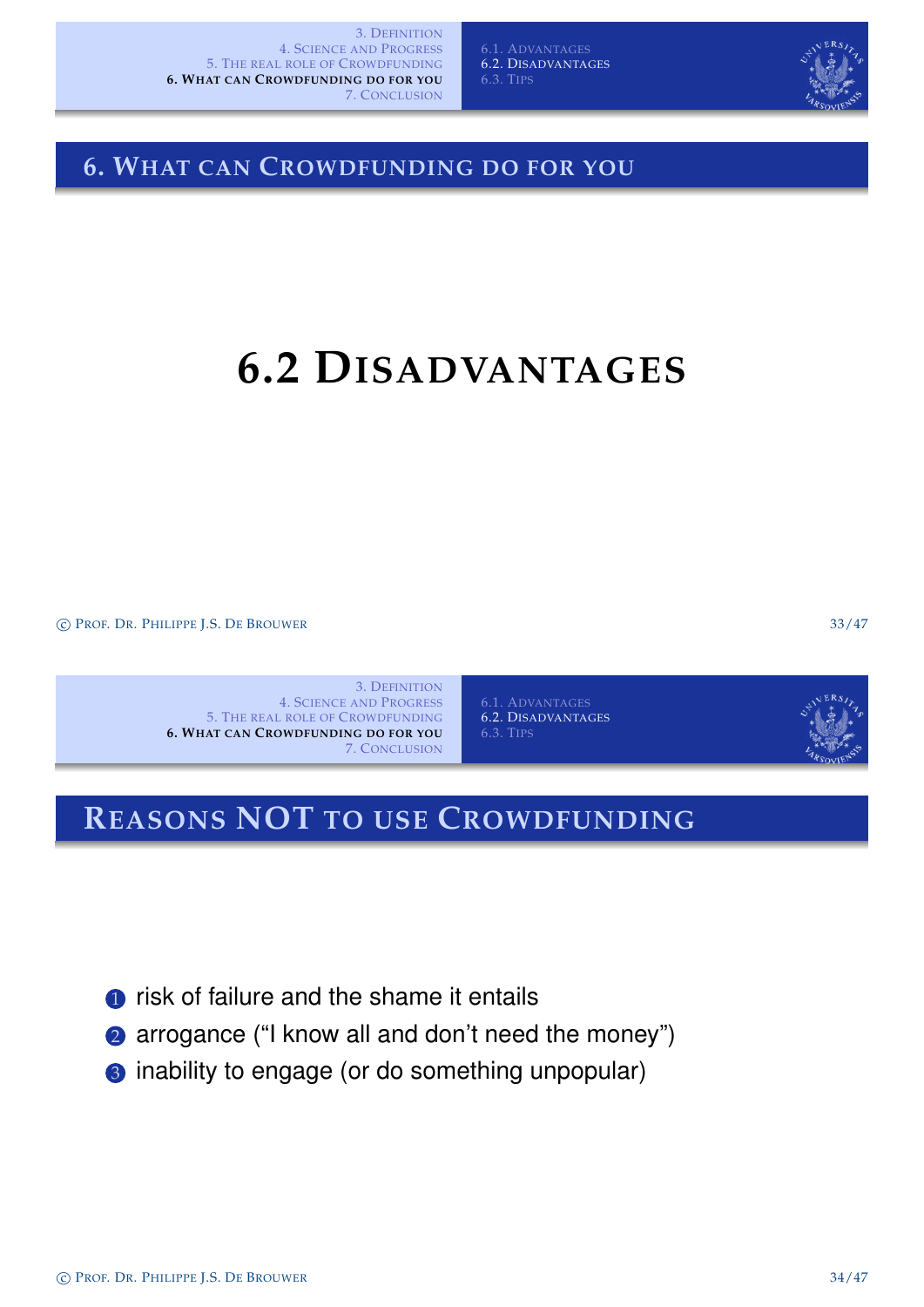6.3. TIPS



### **6. WHAT CAN CROWDFUNDING DO FOR YOU**

### **6.3 TIPS**

c PROF. DR. PHILIPPE J.S. DE BROUWER 35/47

3. DEFINITION 4. SCIENCE AND PROGRESS 5. THE REAL ROLE OF CROWDFUNDING **6. WHAT CAN CROWDFUNDING DO FOR YOU** 7. CONCLUSION 6.3. TIPS

### **REMEMBER THAT . . .**

- **1 [G.](#page-11-0)[Galilei](#page-11-0) [did](#page-11-0) [not invent the telescope](#page-14-0)**
- **2** C. Columbus did not "discover" the "Americas"
- 3 [T. Edison did not invent th](#page-11-0)e light-bulb
- 4 G. Bell did not invent the telephone
- **6** Prof. Markovitz did not have the best solution for a portfolio theory — se[e eg. D](#page-14-0)e Brouwer (2012)
- 6 Prof. Higgs did not first describe the "Higgs Boson"
- <span id="page-14-0"></span>**2** etc.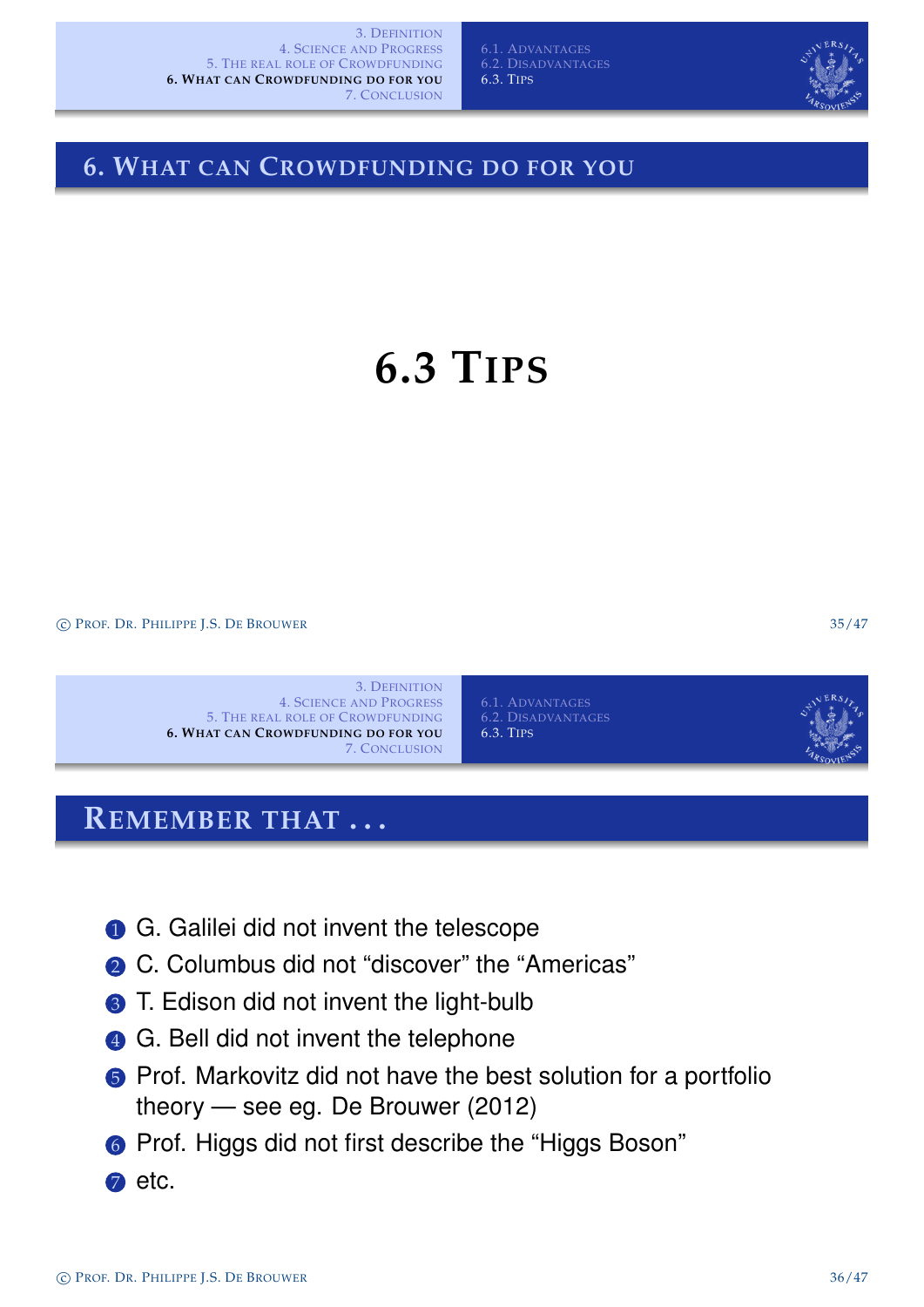c PROF. DR. PHILIPPE J.S. DE BROUWER 39/47

### **TIPS**

- **1** If you want a million help a million people
- **2** Create something cool or engage and show the Greater Good in what you do
- <sup>3</sup> Never ask for charity
- 4 Connect to your audience
- **6** Follow through and never give up, your idea is great!
- 6 provide mugs but better relate rewards to the product or service; real participation is even better
- **7** Run a campaign to gain trust!

#### c PROF. DR. PHILIPPE J.S. DE BROUWER 37/47

3. DEFINITION 4. SCIENCE AND PROGRESS 5. THE REAL ROLE OF CROWDFUNDING 6. WHAT CAN CROWDFUNDING DO FOR YOU **7. CONCLUSION**

### **SECTION 7**

## <span id="page-15-0"></span>**CONCLUSION**







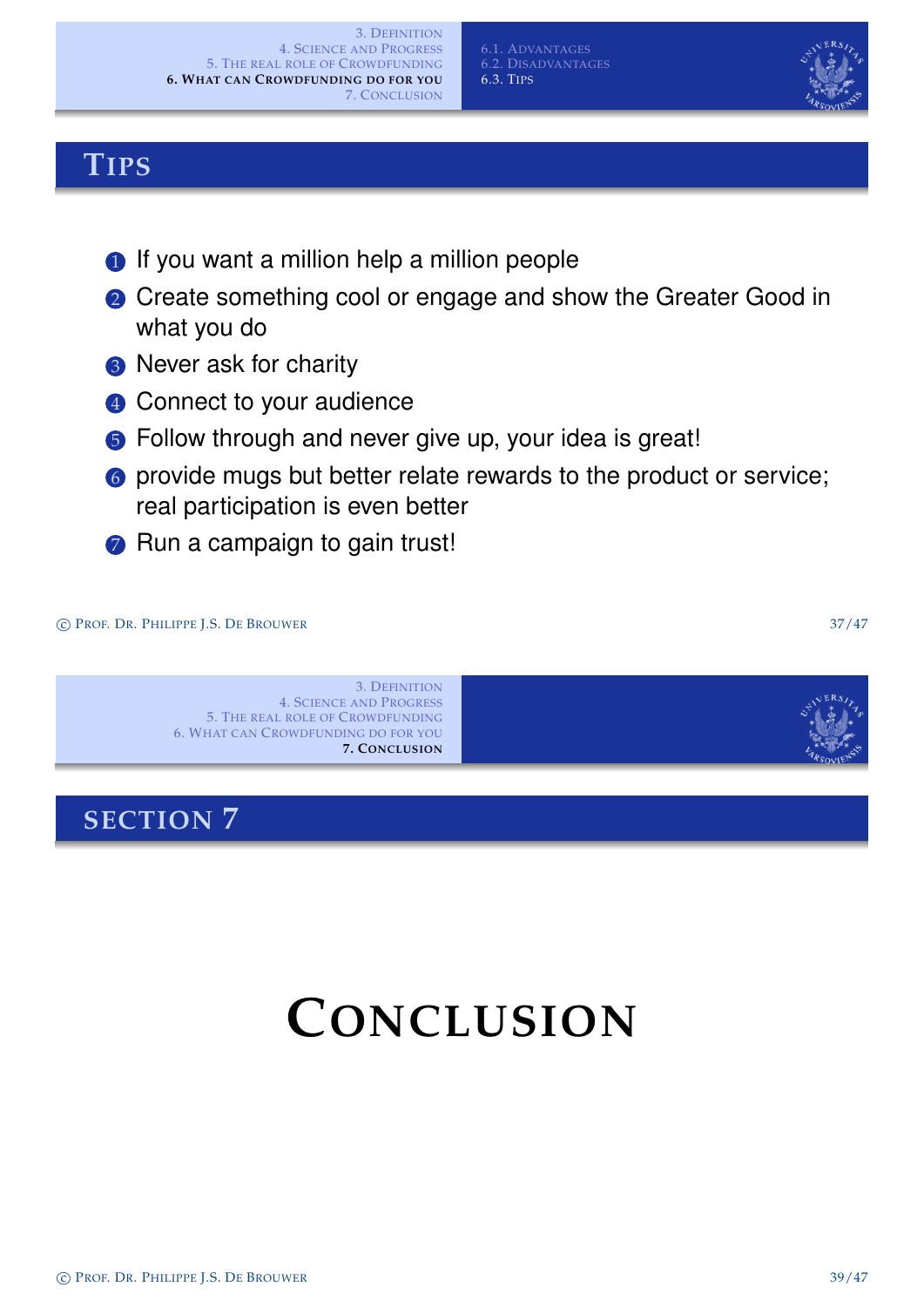### **CONCLUSION**

- **1** Crowdfunding is part of a movement that cannot be stopped
- **2** Crowdfunding is part of a movement that will change our world
- <sup>3</sup> Banks have to re-invent themselves to survive in the long term, but they have a pole-position and a real role to play



## <span id="page-16-0"></span>**APPENDICES**

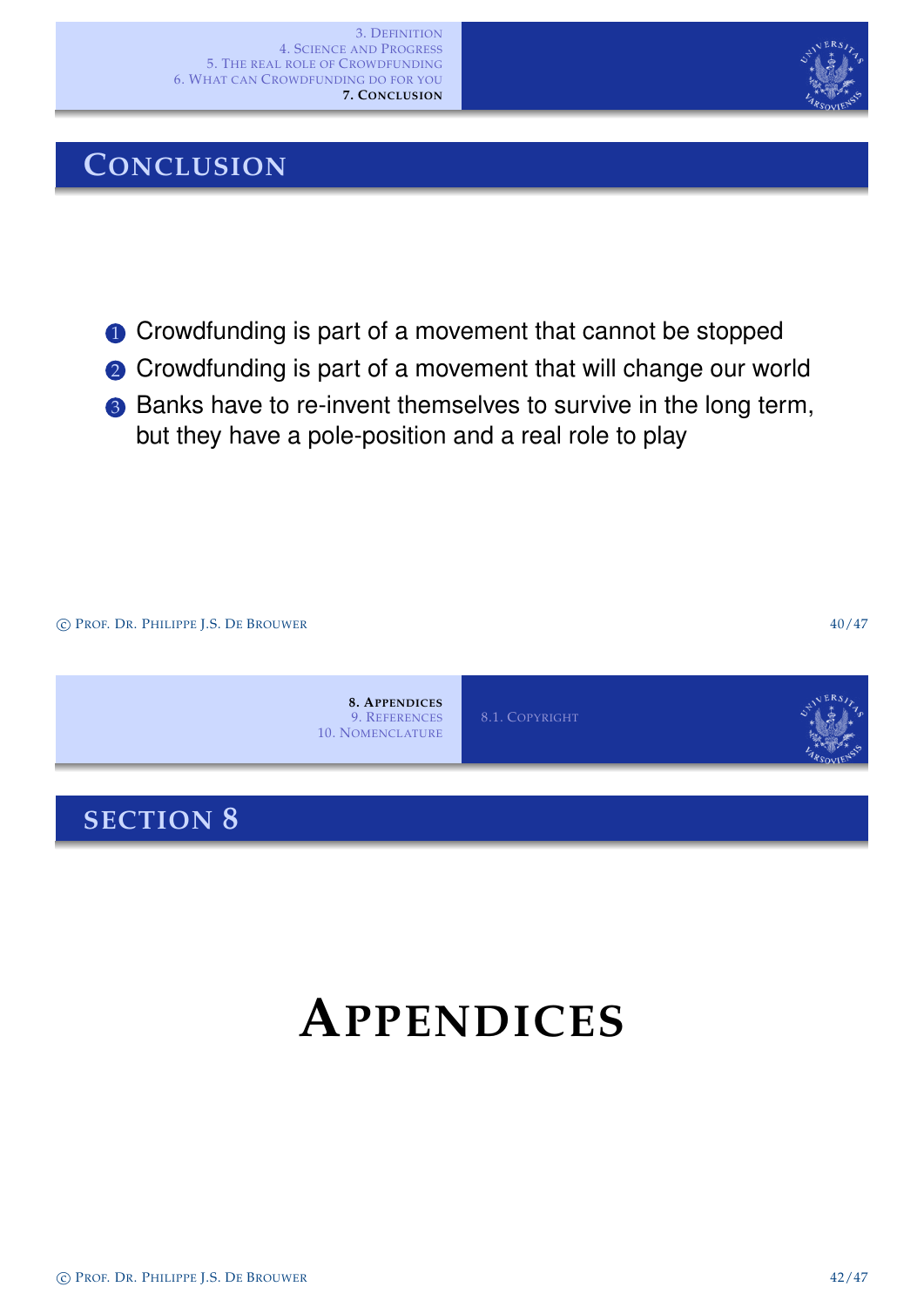### **8. APPENDICES**

**8.1 COPYRIGHT**

c PROF. DR. PHILIPPE J.S. DE BROUWER 43/47



- [al](#page-16-0)l images in this presentation are or images that were released under the Creative Commons License or produced by the Author
- all other rights retained by the author, but feel free to use for non-commercial purposes!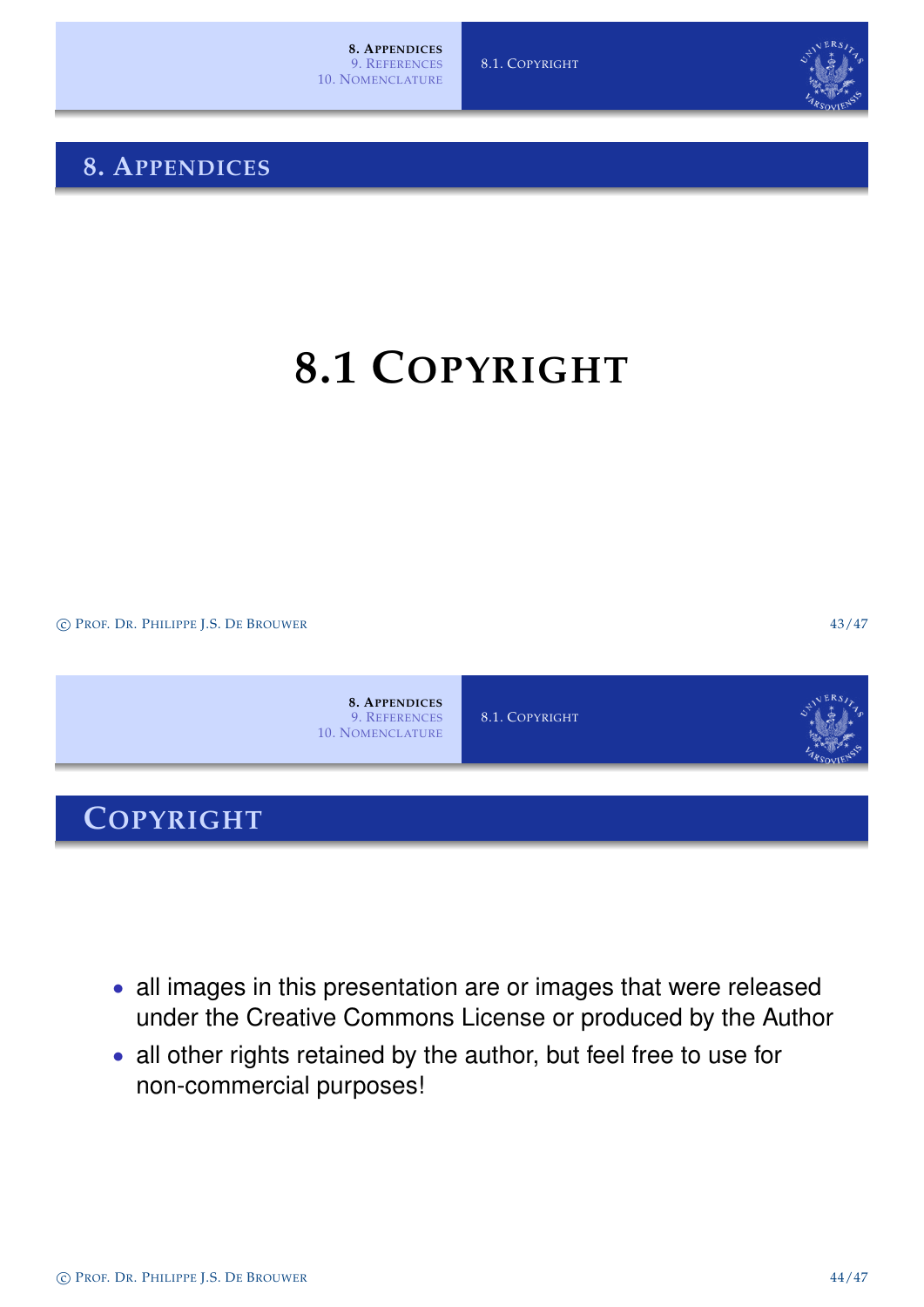

### **BIBLIOGRAPHY I**

- De Brouwer, P. J. S. (2012). *Maslowian Portfolio Theory, a Coherent Approach to Strategic Asset Allocation*. Brussels: VUBPress.
- Kaku, M. (2008). Physics of the impossible: A scientific exploration into the world of phasers. *Force Fields, Teleportation, and Time Travel, New York*.

c PROF. DR. PHILIPPE J.S. DE BROUWER 45/47



### **9.1 NOMENCLATURE**